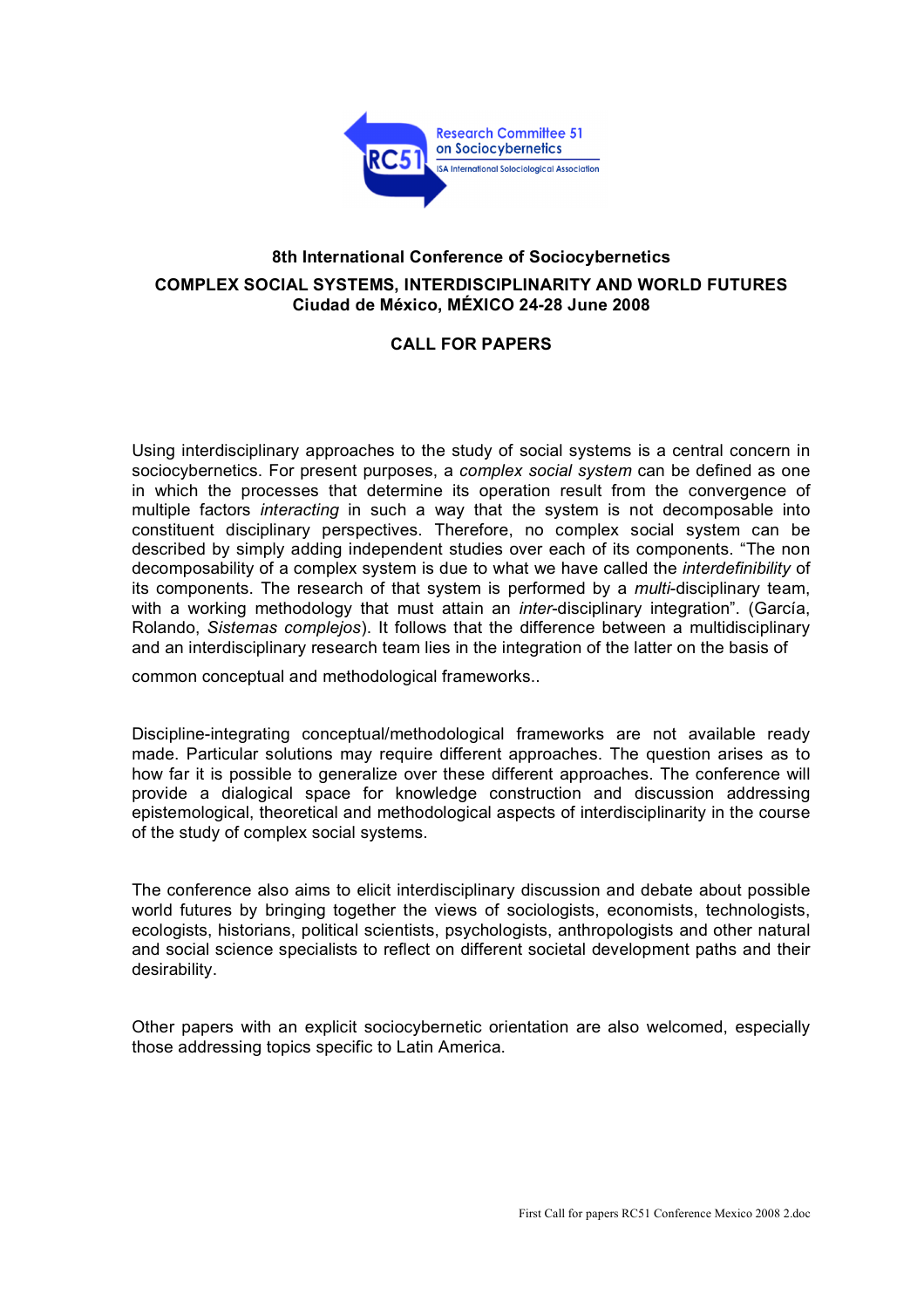## **VENUE AND ACCOMMODATION:**

The **International Conference of Sociocybernetics** will take place in Centro Histórico in Mexico City (Downtown). http://www.ciudadmexico.com.mx/espectaculos.htm See map below.



Centro Histórico Map:

- 19. Palace of Mining
- 20. Nat. Museum of Art
- 21. Franz Mayer Museum

Benito Juárez International Airport is located at 30 minutes from Downtown.

Hotel facilities are still under negotiation.

Additional information will be sent on this respect.

### **CONFERENCE FEES:**

Conference fees are for:

- RC51 Non-members 100 Euro/1500 MXN
- RC51 associate members (non-ISA): 50 Euro/750 MXN
- RC51 regular members in good standing (ISA and RC51): No fee

In special cases (e.g., students) exemptions can be granted upon request.

#### **SESSIONS AND LANGUAGES:**

The official languages of the Conference will be English and Spanish. In this conference we want to increase the interest and participation of Latin American scholars. Specific sessions in Spanish language will be organized.

However, in order to facilitate the review process and communication, all abstracts must